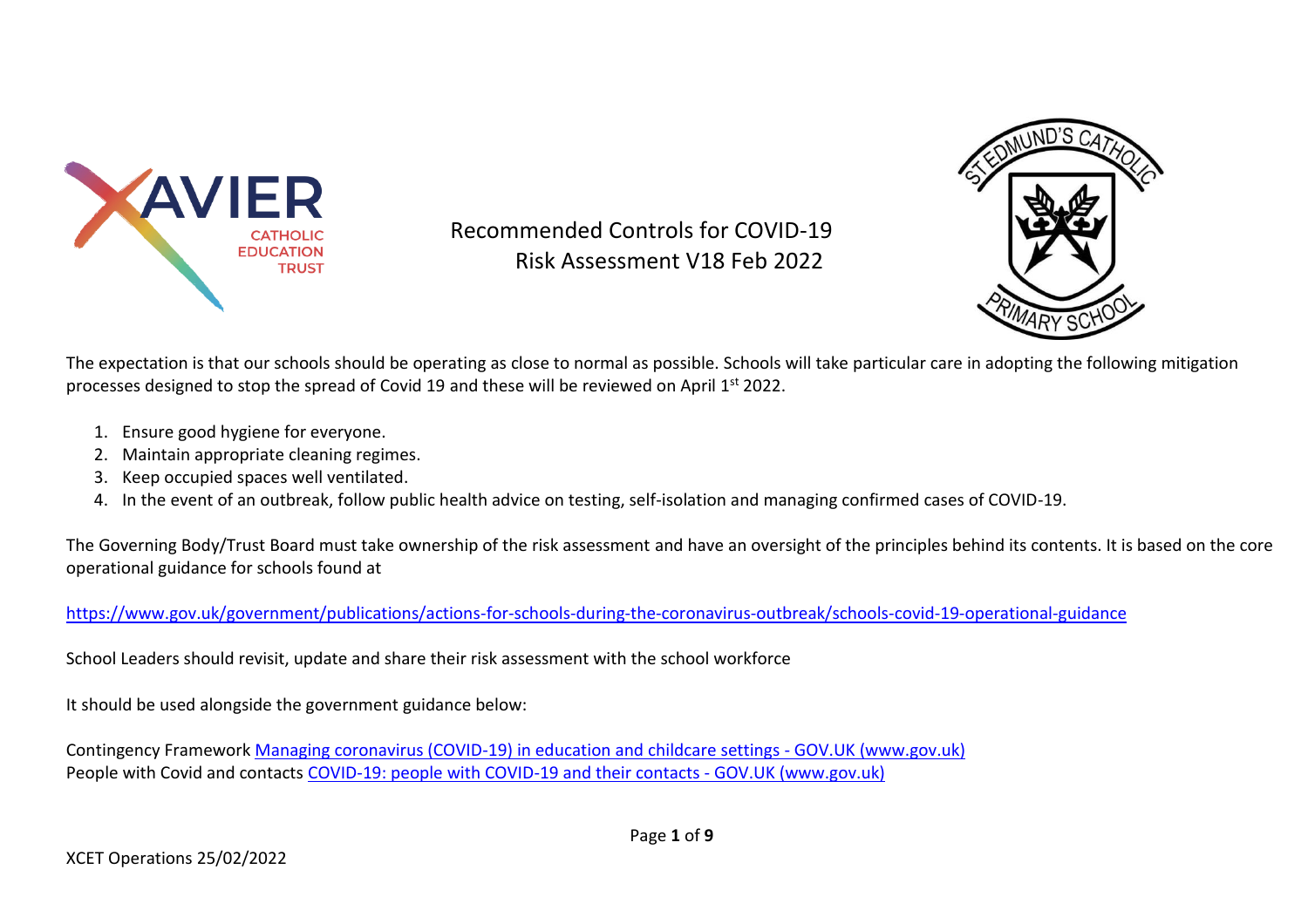| <b>Identified Risk &amp; Mitigation Area</b>                                                                        | <b>Recommended Controls &amp; Protective Measures</b>                                                                                                                                                                                                                                                                                                                                                                                                                                                                                                                                                                                                                                                                                                                                                                                                         | By whom?                | <b>Actioned</b><br>date                               |
|---------------------------------------------------------------------------------------------------------------------|---------------------------------------------------------------------------------------------------------------------------------------------------------------------------------------------------------------------------------------------------------------------------------------------------------------------------------------------------------------------------------------------------------------------------------------------------------------------------------------------------------------------------------------------------------------------------------------------------------------------------------------------------------------------------------------------------------------------------------------------------------------------------------------------------------------------------------------------------------------|-------------------------|-------------------------------------------------------|
| <b>Asymptomatic Transmission:</b>                                                                                   |                                                                                                                                                                                                                                                                                                                                                                                                                                                                                                                                                                                                                                                                                                                                                                                                                                                               |                         |                                                       |
| <b>Home Testing</b><br><b>Close contacts</b>                                                                        | Asymptomatic testing in schools has now ceased, however pupils and staff can<br>$\bullet$<br>access testing via NHS free of charge until April 1st<br>If covid is suspected due to symptoms or close proximity to a case $-$ schools may<br>request that a pupil or staff member tests<br>A small number of tests may be retained for this purpose<br>If there is a substantial increase in the number of positive cases (see below) school<br>$\bullet$<br>may be advised to temporarily reintroduce testing as a control measure<br>Individuals identified as close contacts (living in same household or staying<br>overnight with someone who has COVID-19) should follow the UKHSA guidance<br>found at https://www.gov.uk/government/publications/covid-19-people-with-<br>covid-19-and-their-contacts/covid-19-people-with-covid-19-and-their-contacts |                         | $21^{st}$ Feb<br>2022<br>24 <sup>th</sup> Feb<br>2022 |
|                                                                                                                     | Close contacts are not required to self-isolate but should<br>$\bullet$<br>o Minimise contact with the person who has COVID-19<br>Avoid contact with anyone who has a higher risk of becoming severely<br>$\circ$<br>unwell<br>Pay close attention to symptoms and order a PCR test if they develop any of<br>the key signs of COVID-19<br>Consider wearing a facemask when appropriate - e.g. in crowded, enclosed<br>or poorly ventilated places                                                                                                                                                                                                                                                                                                                                                                                                            |                         |                                                       |
| <b>Symptomatic Transmission:</b><br>Minimising contact with individuals<br>who are unwell with COVID-19<br>symptoms | From 24 February 2022, the school will follow the UKHSA guidance on when an<br>$\bullet$<br>individual develops COVID-19 symptoms or has a positive test                                                                                                                                                                                                                                                                                                                                                                                                                                                                                                                                                                                                                                                                                                      | All staff<br>present in | On-going                                              |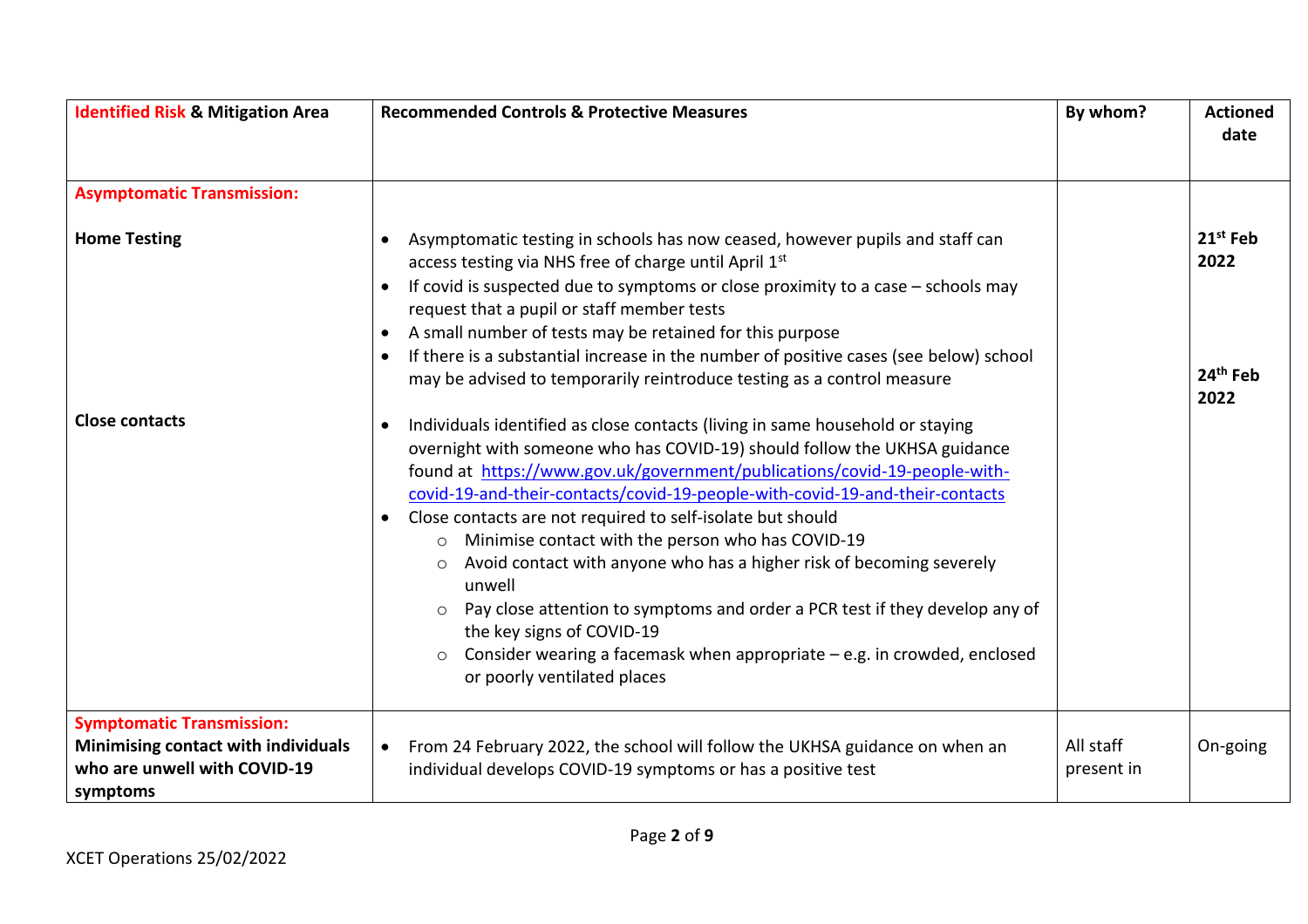|                                     |           | https://www.gov.uk/government/publications/covid-19-people-with-covid-19-and-                                                  | school, guided |  |
|-------------------------------------|-----------|--------------------------------------------------------------------------------------------------------------------------------|----------------|--|
|                                     |           | their-contacts/covid-19-people-with-covid-19-and-their-contacts                                                                | by SLT.        |  |
|                                     |           | If an individual develops COVID-19 symptoms, they should take a PCR test (available                                            |                |  |
|                                     |           | free until March 31 <sup>st</sup> ), if positive they should stay at home for up to 10 days, but                               |                |  |
|                                     |           | should aim to return to school as soon as they can.                                                                            |                |  |
|                                     |           | Provided they are well enough, pupils will be expected to engage with<br>$\circ$<br>remote learning as directed by the school. |                |  |
|                                     | $\bullet$ | An LTF test can be taken from day 5 onwards and on receipt of 2 negative tests, 24h                                            |                |  |
|                                     |           | apart and no raised temperature, they can resume normal activity.                                                              |                |  |
|                                     |           | In most cases, parents and carers will agree that a pupil with the key symptoms of                                             |                |  |
|                                     |           | COVID-19 should not attend the school, given the potential risk to others.                                                     |                |  |
|                                     |           | If a parent or carer insists on a pupil attending the school when they have a                                                  |                |  |
|                                     |           | confirmed or suspected case of COVID-19, the school can take the decision to refuse                                            |                |  |
|                                     |           | the pupil if, in its reasonable judgement, it is necessary to protect other pupils and                                         |                |  |
|                                     |           | staff from possible infection with COVID-19. Any such decision would need to be                                                |                |  |
|                                     |           | carefully considered in light of all the circumstances and the current public health                                           |                |  |
|                                     |           | advice.                                                                                                                        |                |  |
|                                     | $\bullet$ | If a pupil develops symptoms or appears unwell at school the usual procedure for                                               |                |  |
|                                     |           | alerting parents is followed.                                                                                                  |                |  |
| <b>Increased level of community</b> |           |                                                                                                                                |                |  |
| transmission:                       | $\bullet$ | School will seek public health advice and consider invoking the contingency                                                    |                |  |
| Response to increased levels of     |           | framework (Outbreak Management Plan) if there is:                                                                              |                |  |
| infection - contain any outbreaks   |           | higher than previously experienced and/or rapidly increasing number of staff<br>$\circ$                                        |                |  |
|                                     |           | or student absences due to COVID-19 infection.                                                                                 |                |  |
|                                     |           | evidence of severe disease due to COVID-19, for example if a pupil, student,<br>$\circ$                                        |                |  |
|                                     |           | child or staff member is admitted to hospital due to COVID-19                                                                  |                |  |
|                                     |           | a cluster of cases where there are concerns about the health needs of<br>$\circ$                                               |                |  |
|                                     |           | vulnerable staff or students within the affected group                                                                         |                |  |
|                                     | $\bullet$ | Outbreak Management Plans will be specific to the school and detail range of                                                   |                |  |
|                                     |           | actions that could be taken to contain any outbreak.                                                                           |                |  |
|                                     |           | Extra actions will be decided in consultation with public health authorities and DfE.                                          |                |  |
|                                     |           | School will communicate with parents in the event of the Outbreak Management                                                   |                |  |
|                                     |           | Plan being activated                                                                                                           |                |  |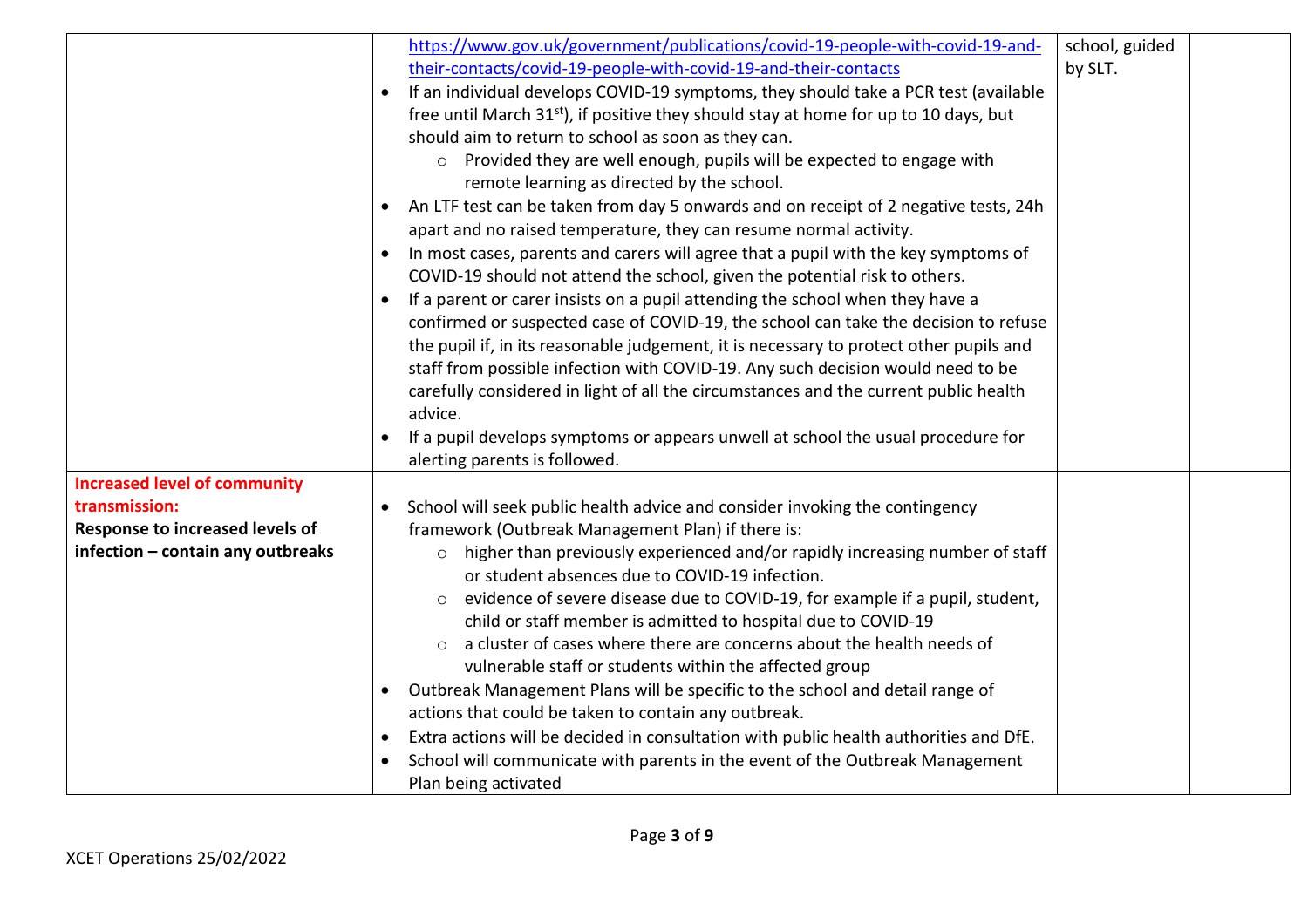| <b>On site transmission:</b>          |                                                                                                           | All staff      |          |
|---------------------------------------|-----------------------------------------------------------------------------------------------------------|----------------|----------|
| <b>Preventative Hygiene Practices</b> | The COVID-19: cleaning of non-healthcare settings guidance is followed;                                   | present in     | On-going |
|                                       | https://www.gov.uk/government/publications/covid-19-decontamination-in-                                   | school, guided |          |
|                                       | non-healthcare-settings/covid-19-decontamination-in-non-healthcare-settings                               | by SLT.        |          |
|                                       |                                                                                                           |                |          |
|                                       | Minimise contact with individuals who are unwell<br>$\bullet$                                             |                |          |
|                                       | Sufficient handwashing facilities are available. Where a sink is not nearby, provide                      |                |          |
|                                       | hand sanitisers in classrooms and other learning environments. Coronavirus (COVID-                        |                |          |
|                                       | 19) is an easy virus to remove when it is on skin. This remains true for the new                          |                |          |
|                                       | variant.                                                                                                  |                |          |
|                                       | The school will build hand-washing routines into school culture supported by the                          |                |          |
|                                       | behaviour expectations set out in the school Behaviour Policy.                                            |                |          |
|                                       | Surfaces that children and young people are touching, such as toys, books, desks,<br>$\bullet$            |                |          |
|                                       | chairs, doors, sinks, toilets, light switches, bannisters are cleaned more regularly                      |                |          |
|                                       | than normal;                                                                                              |                |          |
|                                       | All adults and children are told to:                                                                      |                |          |
|                                       | • frequently wash their hands with soap and water for 20 seconds and dry                                  |                |          |
|                                       | thoroughly;                                                                                               |                |          |
|                                       | • clean their hands on arrival at school, before and after eating, and after sneezing                     |                |          |
|                                       | or coughing;                                                                                              |                |          |
|                                       | • are encouraged not to touch their mouth, eyes and nose                                                  |                |          |
|                                       | o use a tissue or elbow to cough or sneeze and use bins for tissue waste ('catch<br>it, bin it, kill it') |                |          |
|                                       | o Help is available for children and young people who have trouble cleaning                               |                |          |
|                                       | their hands independently                                                                                 |                |          |
|                                       | o Young children are encouraged to learn and practise these habits through                                |                |          |
|                                       | games, songs and repetition                                                                               |                |          |
|                                       | Bins for tissues are emptied throughout the day;                                                          |                |          |
|                                       | Posters are displayed throughout the school reminding pupils to frequently wash<br>$\bullet$              |                |          |
|                                       | their hands.                                                                                              |                |          |
|                                       | Sufficient amounts of soap (or hand sanitiser where applicable), clean water, paper<br>$\bullet$          |                |          |
|                                       | towels and waste disposal bins are supplied in all toilets and kitchen areas.                             |                |          |
|                                       | Bar soap is not used - liquid soap dispensers are installed and used instead.                             |                |          |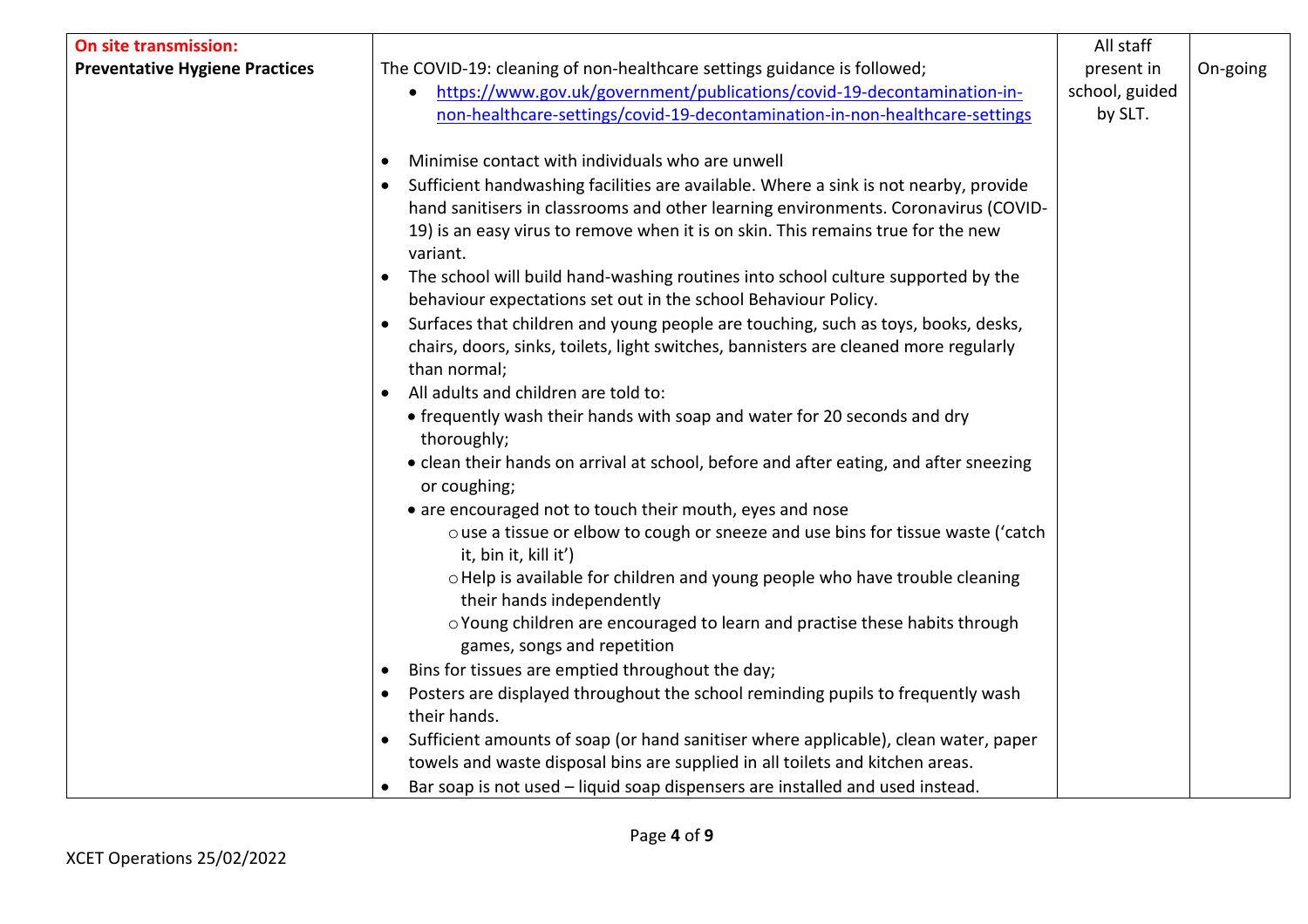|                                                     | Pupils are supervised by staff as appropriate when washing their hands to ensure it<br>is done correctly, where necessary.<br>Pupils do not share cutlery, cups or food. All utensils are thoroughly cleaned before<br>and after use.<br>Cleaners are employed by the school to carry out daily, thorough cleaning that<br>follows national guidance and is compliant with the COSHH Policy and the Health<br>and Safety Policy.                                                                                                                                                                                                                                                                                                                                                                                                                                                                                                                                                      |                              |  |
|-----------------------------------------------------|---------------------------------------------------------------------------------------------------------------------------------------------------------------------------------------------------------------------------------------------------------------------------------------------------------------------------------------------------------------------------------------------------------------------------------------------------------------------------------------------------------------------------------------------------------------------------------------------------------------------------------------------------------------------------------------------------------------------------------------------------------------------------------------------------------------------------------------------------------------------------------------------------------------------------------------------------------------------------------------|------------------------------|--|
| <b>Airborne Transmission:</b><br><b>Ventilation</b> | Ventilation reduces the concentration of the virus in the air which reduces the risk from<br>airborne transmission. Occupied spaces should be well ventilated and a comfortable<br>environment is maintained by using the following measures:<br>Systems should be well maintained in accordance with the manufacturer's<br>recommendations<br>Fresh air is essential at all times in classrooms, open windows for natural<br>ventilation. Windows should be opened enough to provide constant background<br>ventilation and opened more fully during breaks to purge the air in the space<br>Opening external doors may also be appropriate (as long as they are not fire doors<br>and where safe to do so)<br>School will use DfE supplied CO2 monitors in line with published guidance and will<br>identify poorly ventilated spaces, taking action to improve fresh air flow with<br>particular consideration given to occasions when visitors are on site (e.g. school<br>plays) | ongoing                      |  |
| <b>Close contact transmission:</b>                  |                                                                                                                                                                                                                                                                                                                                                                                                                                                                                                                                                                                                                                                                                                                                                                                                                                                                                                                                                                                       |                              |  |
| <b>Face Coverings</b>                               | Face coverings are no longer advised for pupils, staff and visitors in communal<br>areas.<br>Staff and pupils should follow wider advice on face coverings outside of school,<br>$\bullet$<br>including on transport to and from school.<br>The school is aware that a director of public health might advise that face coverings<br>should temporarily be worn in communal areas or classrooms (by pupils, staff and<br>visitors, unless exempt). The school's Outbreak Management Plan covers this<br>possibility.<br>The school has a small contingency supply available to meet such needs.<br>$\circ$<br>Face coverings can be masks or transparent face coverings so that they<br>$\circ$<br>can aid communication.                                                                                                                                                                                                                                                             | 25 <sup>th</sup> Feb<br>2022 |  |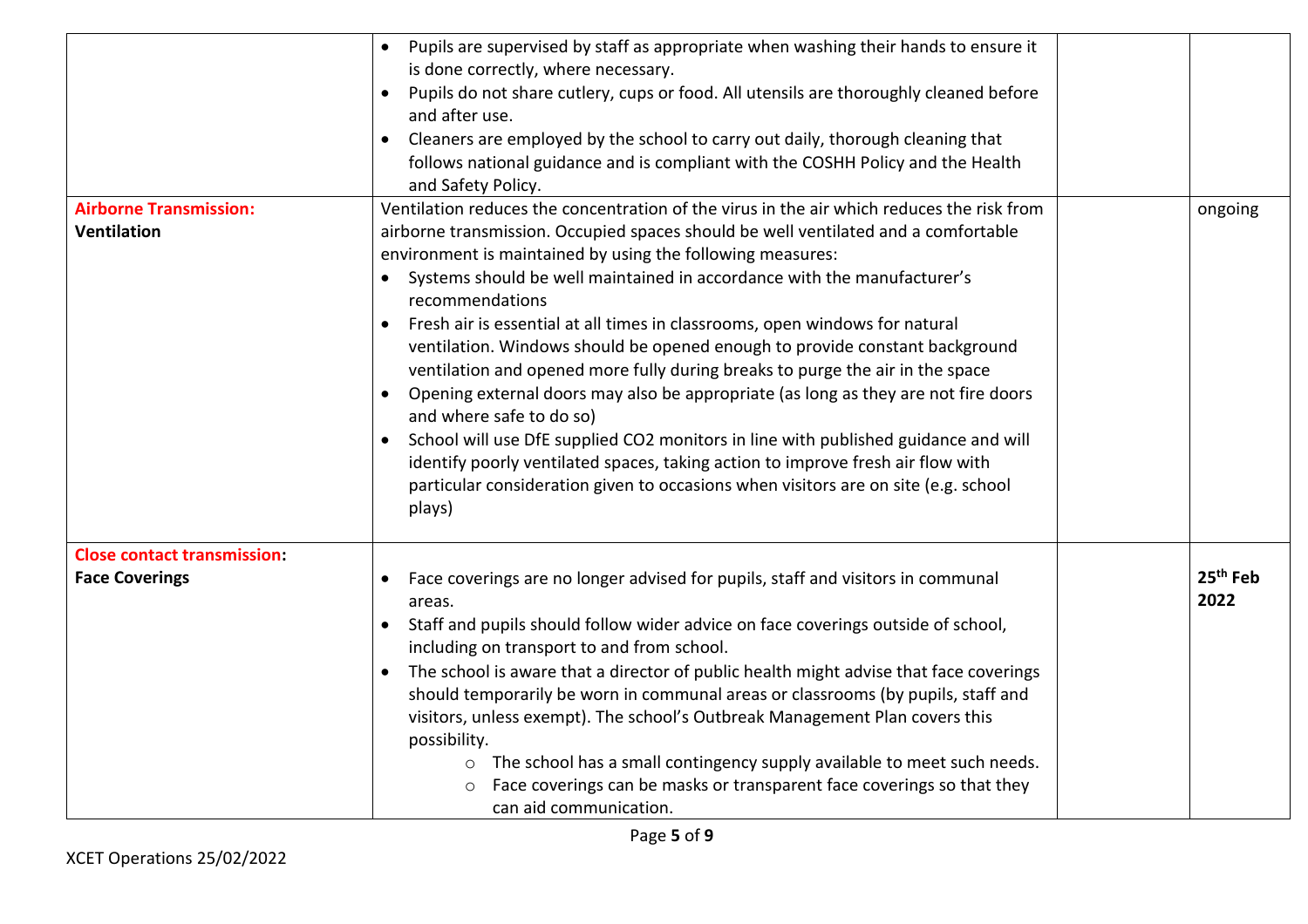|                                              | No pupil will be denied education on the grounds of whether they are, or<br>$\circ$            |  |
|----------------------------------------------|------------------------------------------------------------------------------------------------|--|
|                                              | are not, wearing a face covering.                                                              |  |
| <b>Close contact transmission:</b>           |                                                                                                |  |
| <b>First Aid contact</b>                     | Pupils/students who require first aid should continue to receive care in the same<br>$\bullet$ |  |
|                                              | way. No additional PPE is needed for anyone who does not have coronavirus                      |  |
|                                              | (COVID-19) symptoms.                                                                           |  |
|                                              |                                                                                                |  |
|                                              | Where it is necessary for first aid to be administered in close proximity, those               |  |
|                                              | administering it should pay particular attention to sanitation measures immediately            |  |
|                                              | afterwards including washing of hands                                                          |  |
| <b>Close contact transmission:</b>           | Face coverings are not classified as PPE (personal protective equipment)                       |  |
| <b>PPE</b>                                   |                                                                                                |  |
|                                              | Most staff will not require PPE beyond what they would normally need for their<br>$\bullet$    |  |
|                                              | work.                                                                                          |  |
|                                              | If a pupil already has a routine intimate care needs that involve the use of PPE, the          |  |
|                                              | same PPE should continue to be used.                                                           |  |
|                                              | PPE for COVID scenarios is only required when:<br>$\bullet$                                    |  |
|                                              | A pupil becomes ill with COVID-19 symptoms, and only then if a 2 metre                         |  |
|                                              | distance cannot be maintained                                                                  |  |
|                                              | Performing aerosol generating procedures (AGP's)                                               |  |
|                                              | Children and young people who cough, spit or vomit but do not have COVID-19<br>$\bullet$       |  |
|                                              | symptoms, any PPE that would be routinely worn, should be worn                                 |  |
|                                              |                                                                                                |  |
| <b>Negative educational impact:</b>          |                                                                                                |  |
| <b>Attendance &amp; recording attendance</b> | Children and young people previously considered CEV should attend school and should            |  |
|                                              | follow the same COVID-19 guidance as the rest of the population. In some                       |  |
|                                              | circumstances, a child or young person may have received personal advice from their            |  |
|                                              | specialist or clinician on additional precautions to take and they should continue to          |  |
|                                              | follow that advice.                                                                            |  |
|                                              |                                                                                                |  |
|                                              | School attendance is mandatory for all pupils and the usual rules on school attendance         |  |
|                                              | will apply, including:                                                                         |  |
|                                              |                                                                                                |  |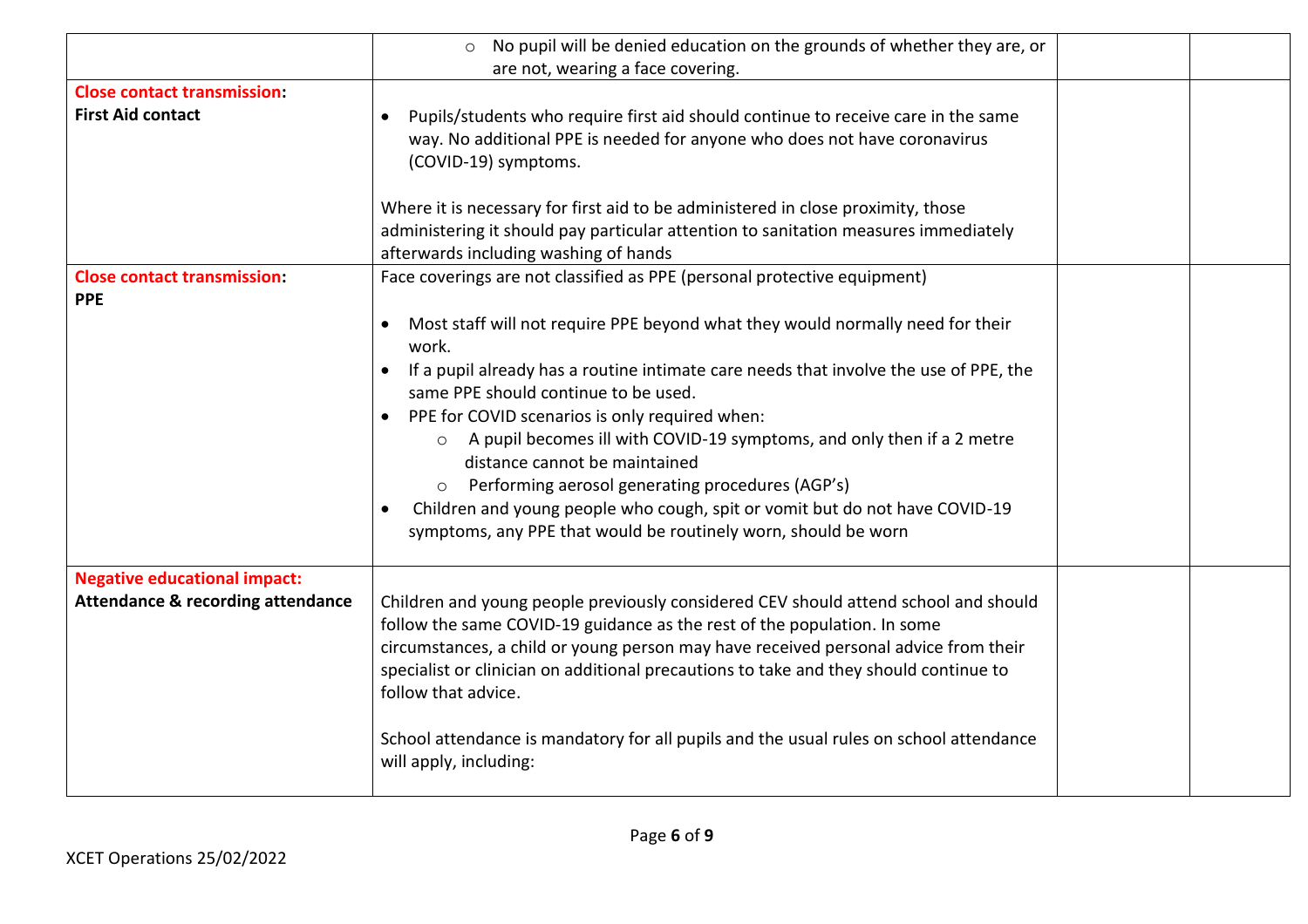|                                                                                                           | Parents' duty to secure their child's regular attendance at school (where the child is<br>a registered pupil at the school and they are of compulsory school age)<br>In the context of the pandemic and coronavirus vaccination programme, if evidence<br>of persistent absence is required, it can take the form of prescriptions, appointment<br>cards, text or email confirmation of appointments, etc. rather than a doctors' note.<br>Remote education should only be provided to pupils who are unable to attend<br>because they are complying with isolation advice around coronavirus (COVID-19) -<br>i.e. they have registered a positive test and are following the stay at home guidance<br>but are well enough to attend lessons remotely.<br>Usual uniform policies will be maintained, this plays a valuable role in contributing<br>to the ethos of the school and sets an appropriate tone.<br>School retains the ability to issue sanctions, including fixed penalty notices in line<br>$\bullet$<br>with local codes of conduct. |                                   |                              |
|-----------------------------------------------------------------------------------------------------------|----------------------------------------------------------------------------------------------------------------------------------------------------------------------------------------------------------------------------------------------------------------------------------------------------------------------------------------------------------------------------------------------------------------------------------------------------------------------------------------------------------------------------------------------------------------------------------------------------------------------------------------------------------------------------------------------------------------------------------------------------------------------------------------------------------------------------------------------------------------------------------------------------------------------------------------------------------------------------------------------------------------------------------------------------|-----------------------------------|------------------------------|
| Increased risk due to vulnerability:<br>Self-isolation, Shielding &<br><b>Vulnerable staff and pupils</b> | Shielding is no longer advised; vulnerable staff and pupils, or pupils who live with<br>someone previously CEV should attend school and must continue to follow the rules in<br>place under current national restrictions and the system of controls at school.<br>Staff and pupils previously considered to be Clinically Extremely Vulnerable (CEV)<br>(i.e. were on the shielding patient list) should discuss an individual risk assessment<br>with their line manager and/or leadership team with reference to latest government<br>guidance https://www.gov.uk/government/publications/covid-19-guidance-for-<br>people-whose-immune-system-means-they-are-at-higher-risk/covid-19-guidance-<br>for-people-whose-immune-system-means-they-are-at-higher-risk                                                                                                                                                                                                                                                                                 |                                   |                              |
| Increased risk due to vulnerability:<br>Staff who are pregnant                                            | The school will follow the guidance for pregnant employees and will carry out a risk<br>assessment to follow the Management of Health and Safety at Work Regulations<br>1999 (MHSW). The school will also consider the needs of pregnant pupils.<br>The school will refer to COVID-19 vaccination: a guide for women of childbearing<br>age, pregnant or breastfeeding which contains further advice on vaccination.                                                                                                                                                                                                                                                                                                                                                                                                                                                                                                                                                                                                                               |                                   |                              |
| <b>Community transmission:</b><br><b>Mixing</b>                                                           | Bubble system will no longer operate in school unless Outbreak Management Plan<br>measures have been invoked.                                                                                                                                                                                                                                                                                                                                                                                                                                                                                                                                                                                                                                                                                                                                                                                                                                                                                                                                      | <b>SLT</b><br>&<br>Premises staff | 25 <sup>th</sup> Feb<br>2022 |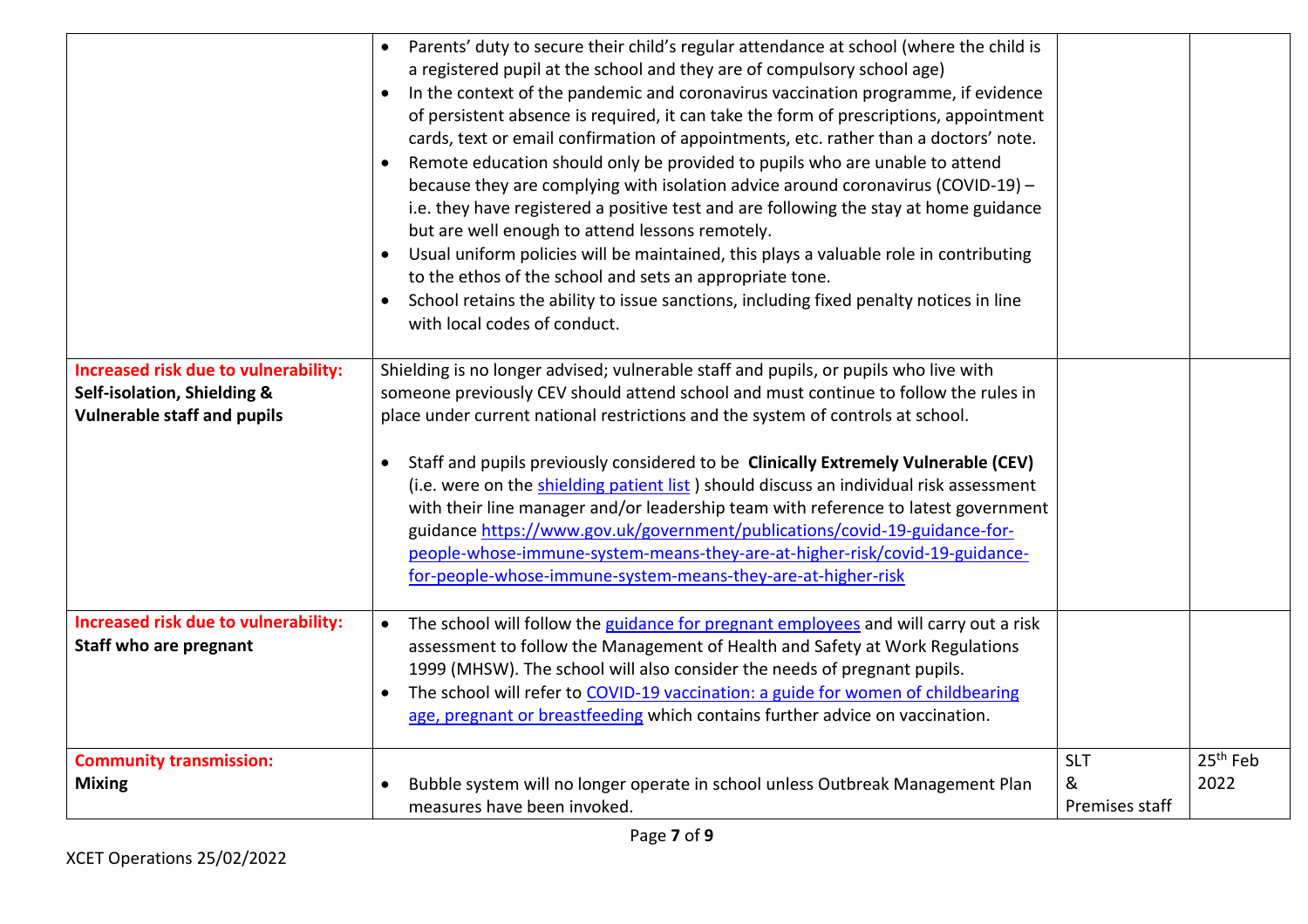| <b>Community transmission:</b>                                                                                                                  | Whole school assembles and whole school mass can resume.<br>The use of shared space such as halls and staff room can now be open for all staff to<br>$\bullet$<br>use freely, however good ventilation should be maintained ensuring windows and<br>doors are open where possible<br>Visitors to the site, such as contractors, local authority employees and health<br>$\bullet$<br>employees to be fully briefed on the school's arrangements and follow site guidance<br>School specific arrangements<br>$\bullet$                                                  | <b>SLT</b>           | 25 <sup>th</sup> Feb         |
|-------------------------------------------------------------------------------------------------------------------------------------------------|------------------------------------------------------------------------------------------------------------------------------------------------------------------------------------------------------------------------------------------------------------------------------------------------------------------------------------------------------------------------------------------------------------------------------------------------------------------------------------------------------------------------------------------------------------------------|----------------------|------------------------------|
| <b>Measures for arriving at and leaving</b><br>school                                                                                           | Communicate the changes (if any) to parents<br>$\bullet$                                                                                                                                                                                                                                                                                                                                                                                                                                                                                                               |                      | 2022                         |
| <b>Community transmission:</b><br><b>Afterschool Activities</b><br><b>Extended School provision and</b><br><b>Breakfast Clubs</b><br>Wraparound | All parents may access wraparound and extra-curricular provision, without any<br>restrictions on the reasons for which they may attend and there is no limit on the<br>number of children who can attend a club.                                                                                                                                                                                                                                                                                                                                                       |                      | 25 <sup>th</sup> Feb<br>2022 |
|                                                                                                                                                 | Children no longer need to be in consistent bubbles<br>$\bullet$<br>The Outbreak Management Plan includes the possibility of re-introducing bubbles if<br>$\bullet$<br>deemed necessary. Any decision should not be taken lightly and would need to take<br>account of the detrimental impact they can have on the delivery of education.                                                                                                                                                                                                                              |                      |                              |
| <b>Community transmission:</b>                                                                                                                  | Any educational day visits must be conducted in line with relevant COVID-19 secure                                                                                                                                                                                                                                                                                                                                                                                                                                                                                     | <b>SLT</b>           | Sept 6 <sup>th</sup>         |
| <b>Educational Visits</b>                                                                                                                       | guidelines and regulations in place at that time.                                                                                                                                                                                                                                                                                                                                                                                                                                                                                                                      | <b>Site Managers</b> | 2021                         |
| <b>Domestic and</b>                                                                                                                             | Organisers of international visits must recognise the risk of disruption to education                                                                                                                                                                                                                                                                                                                                                                                                                                                                                  | &                    |                              |
| <b>International</b>                                                                                                                            | resulting from any need to isolate and test on return to the UK. They are subject to<br>international travel legislation; contingency plans must be in place in case of<br>changes to travel list which may occur at any time<br>New visits can only be booked if sufficient financial protection is in place via RPA<br>(school insurance scheme) and school will verify this directly with RPA.<br>Trip organisers will undertake a full and thorough risk assessments in relation to all<br>$\bullet$<br>educational visits to ensure they can be undertaken safely | Premises staff       |                              |
| <b>Community transmission:</b>                                                                                                                  |                                                                                                                                                                                                                                                                                                                                                                                                                                                                                                                                                                        |                      |                              |
| <b>Managing school transport</b>                                                                                                                | Parents, children and young people are encouraged to walk or cycle to their<br>$\bullet$<br>education setting where possible;<br>Parents and pupils are discouraged from using public transport, where possible<br>$\bullet$<br>particularly during peak times. If public transport is used then a face covering<br>guidance must be followed.                                                                                                                                                                                                                         | Admin                | On-going                     |